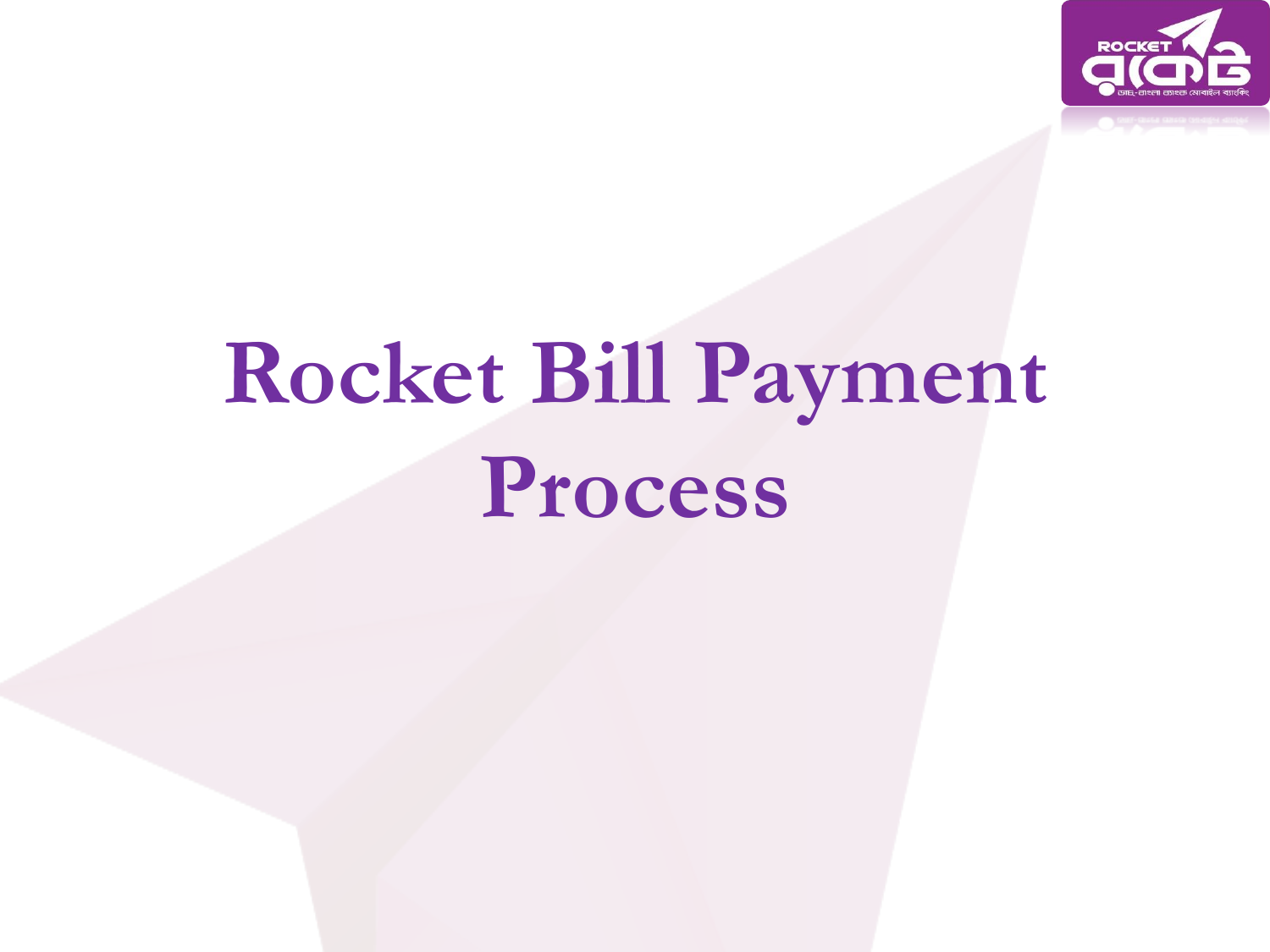#### **To Pay Bill of Info Link:**

- 1. Go to your Rocket Mobile Menu by dialing \*322#
- 2. Choose Bill Pay
- 3. Choose Self or Others
- 4. Choose 1. DESCO 2.BTCL 3.DPDC and 0.Other
- 5. Enter Biller ID number **"2728"**
- 6. Enter Your Bill Number:
- 7. Enter the bill amount : \*\*\*\*
- 8. Now enter your Rocket Mobile Menu PIN to confirm
- 9. Done! You will receive a confirmation message from 16216

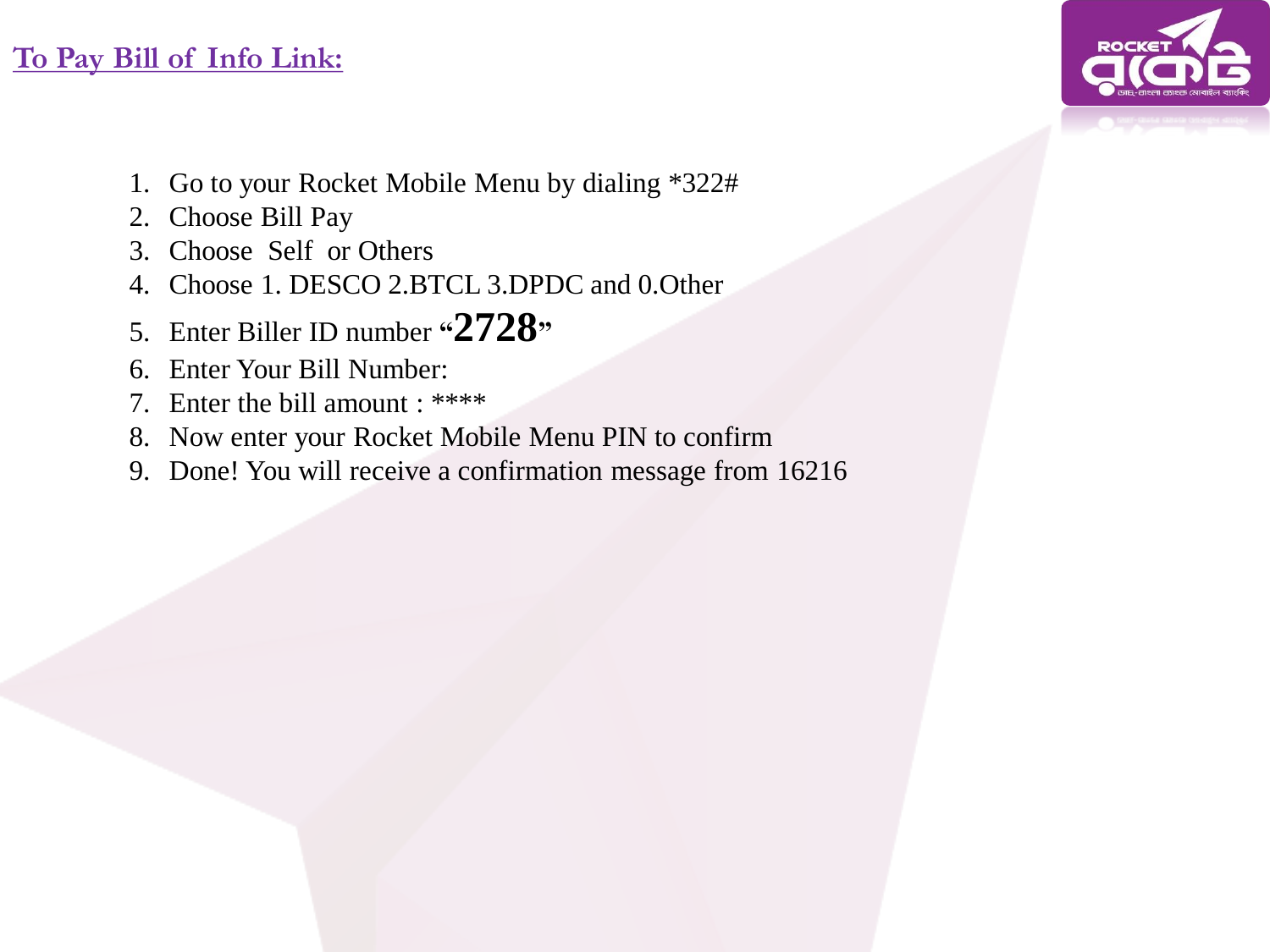#### **Payment Process through USSD Menu:**



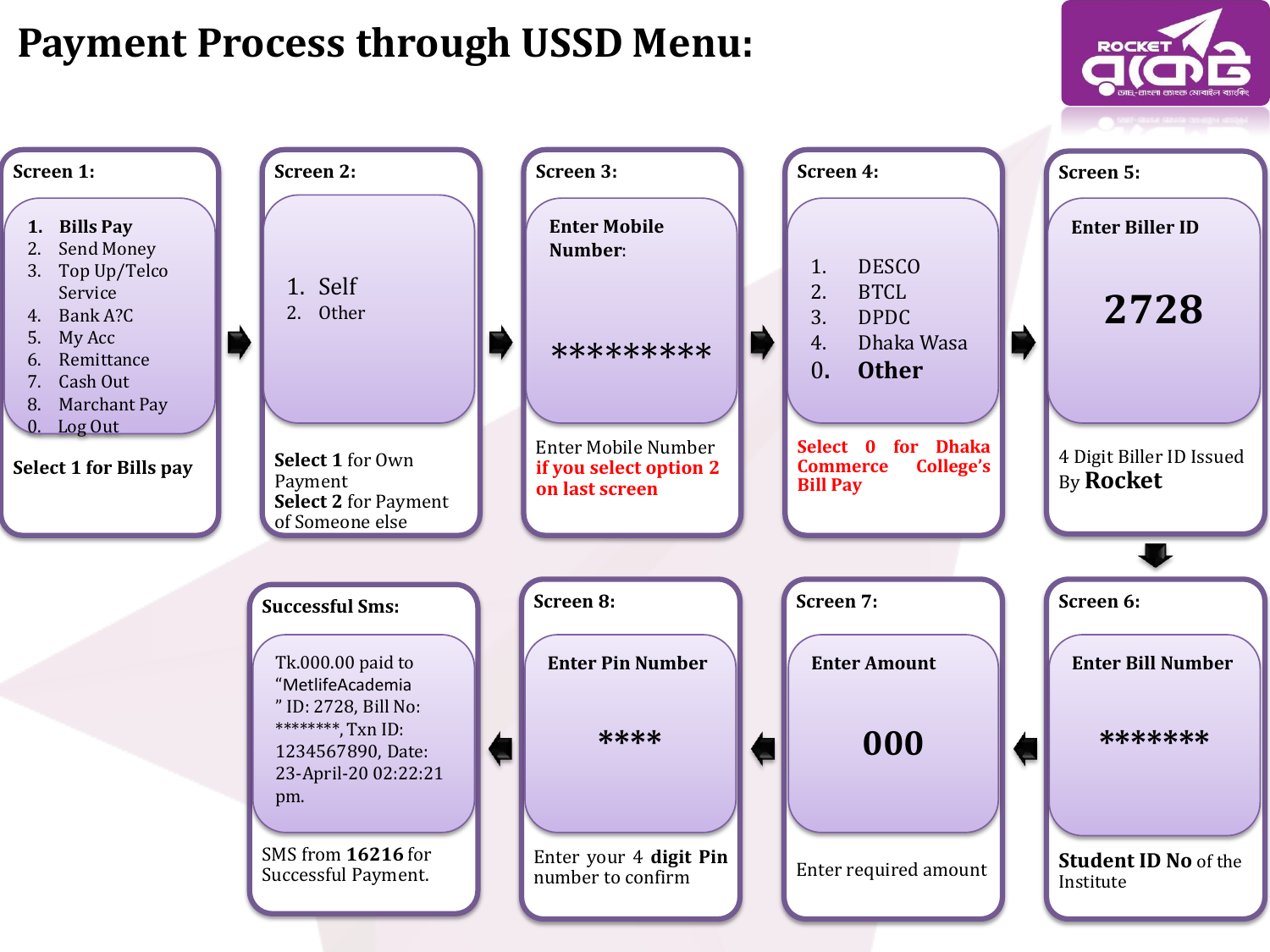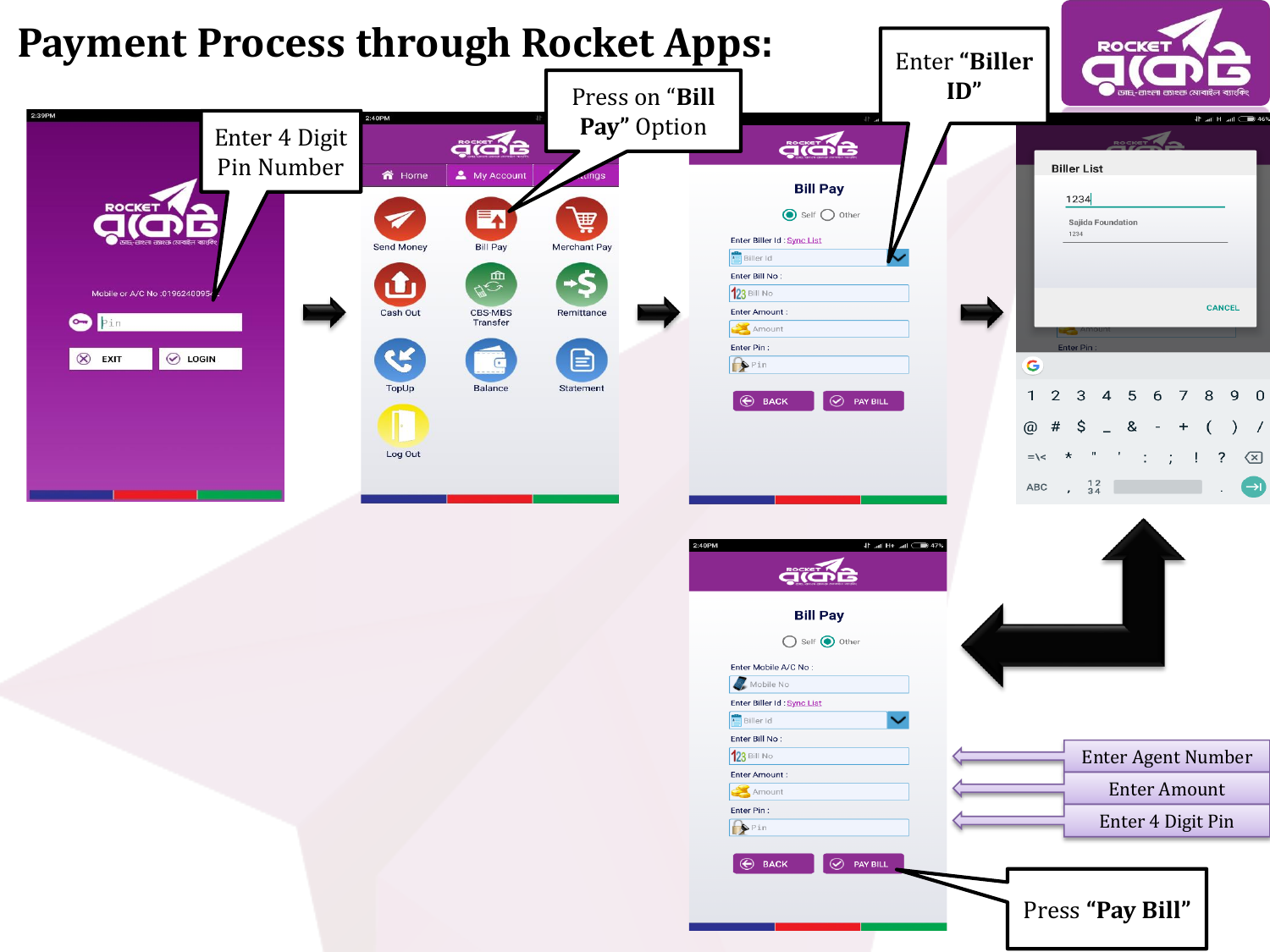

### ডাচ-বাংলা ব্যাংকের রকেট সার্ভিসের মাধ্যমে ফি প্রদান পদ্ধতি নিম্নরূপ ঃ

 $Step-1$ : ডায়াল \*৩২২#।

 $Step-2:$  "১ ডায়াল করে Bill Pay" অপশন সিলেক্ট করতে হবে।

Step-3: নিজের একাউন্ট থেকে Payment করতে চাইলে "১ ডায়াল করে Self" অপশন সিলেক্ট করতে হবে এবং অন্যের একাউন্ট থেকে Payment দিতে চাইলে "২ ডায়াল করে Other" অপশন সিলেক্ট করে Enter Payer Mobile No. এর স্থলে আবেদনকারীর মোবাইল নাম্বার দিতে হবে। Step-4:DESCO বিল দিতে "১", BTCL বিল দিতে "২", DPDC বিল দিতে "৩" এবং অন্য যে কোন

প্রতিষ্ঠানের বিল প্রদান করতে "০" ডায়াল করুন।

Step-5: Enter Biller ID. এর স্থলে '২৭২৮' টাইপ করতে হবে।

Step-6: Enter Bill Number (Student ID)টি প্রদান করতে হবে।

Step-7: Enter Amount  $-000$  Tk

Step-8: Enter PIN এর স্থলে Customer এর ডাচ-বাংলা মোবাইল ব্যাংকিং Account এর PIN নম্বর দিতে হবে।

Step-9: রকেট কর্তৃক Payment Confirmation SMS আসবে। এই SMS থেকে Transaction ID  $(TxnID)$  সংরক্ষণ করতে হবে।